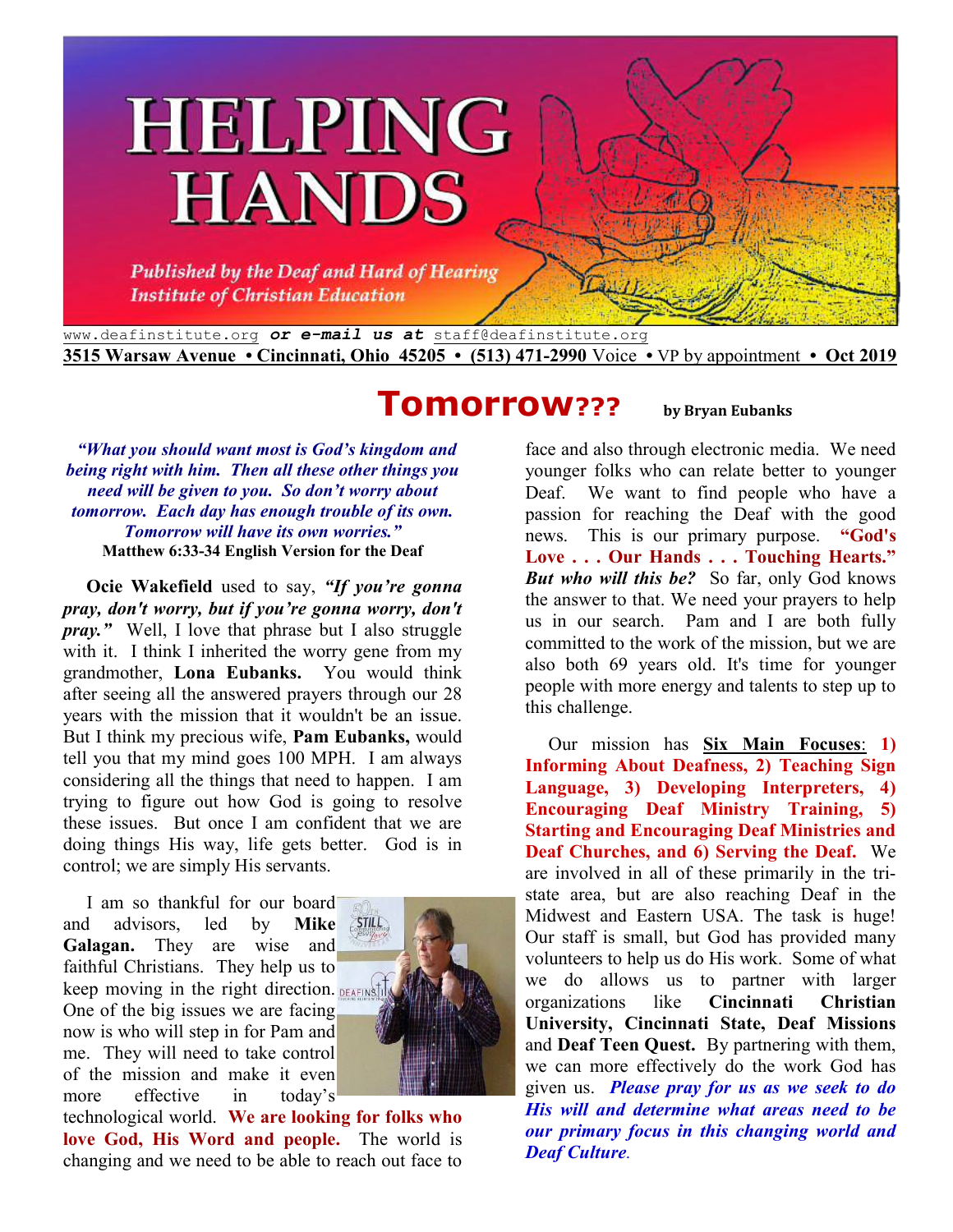

#### **Sunday Worship Worship***by Pam Blair by*

*One Sunday during worship my deaf son, Nate, decided to count* 

*my grey hairs. This was rather amusing and I went with it because, let's face it, there's just enduring*<br>*Ware to keep there to keep him busy for a few and letting and letting and letting and letting and letting my there to keep him busy for a few*  $p$  *busy for a few*  $p$  *during and letting and letting and lettin minutes.* Other Sundays he has enthusiastically waved to people he knows sitting up in the balcony. He has stood to show off a necklace, or a book, etc. to people behind him. He has counted the lights in the auditorium and even traced the shapes in the stained glass. Often we play word games like finding all the "a's" in the bulletin, then the "b's" and so forth. He really enjoys word searches. minutes. Other Sundays he has enthusiastically waved to people he knows sitting up in the balcony. He has stood to show off a necklace, or a book, etc. to people behind him. He has counted the lights in the auditorium and

There are lots of other things we discuss with our hands during worship. Like, explaining "Lion and the Lamb" means God is like the Lion because all powerful. Jesus is like the Lamb because H because He was innocent and sacrificed for us. When we sing "Lion and Lamb" it's the same as singing God and Jesus." Those are "nicknames" *(Nicknames? How else do*  innocent and sacrificed for us. When we sing "L<br>and Lamb" it's the same as singing God and Jesu<br>Those are "nicknames" *(Nicknames? How else*<br>you explain it?). Yes, we did see lions at the Zoo.

The preacher reads from Matthew 5 and Nate gets excited. Why is his brother-in-law Matt's name up on the screen? Well, it's not talking about our Matt. It's a book in the Bible that tells us all about Jesus' life. The "5" is how far in the book to look to find this story. And yes, Jesus is preaching. just like Mr. Dan is preaching right now (which I am *not getting to listen to!)* Yes, Jesus was like Mr. not getting to listen to!) Yes, Jesus was like<br>Dan. Well, actually, Mr. Dan is more like Jesus. preacher reads from Matthew 5 and Nate ited. Why is his brother-in-law Matt's name ne screen? Well, it's not talking about our t's a book in the Bible that tells us all about fe. The "5" is how far in the book to look to s

 Then there is hunger and thirst. Well, that doesn't mean to really be hungry, that means to really want. Then there is hunger and thirst. Well, that doesn't mean to really be hungry, that means to really want.<br>So, we hunger and thirst for Jesus as if we haven't eaten any food for a long time. Yes, longer than it *took mommy to cook dinner. I know, dinner was late*  this week. Sorry. But, remember how hungry you were? *We should WANT to know Jesus that much!*  One Sunday Nate explained *he likes to wear his flip flops because he can slip them off and feel the vibrations better.*. In the process of feeling vibrations, he discovered he could pick up an ink pen. That of course led to him dropping a pen in order to pick it up with his toes. He soon discovered *much!*<br>*us flip<br>el the* 

pen. *How many people can say they can write using people their toes?* Nate likes to discuss the worship their toes? Nate likes to discuss the worship leader's outfit each Sunday. He's already identified several he wants to get my husband, Chris, for Christmas. He lets me know who has a drink, who is standing, clapping, and where each of our friends are sitting. he could use his toes to write on his leg with the ink

*Nate is deaf. He is 15 years old. We adopted him from China at age 12. Previous to being adopted, Nate had no language. He had never gone* 



*to school. He never learned to write his own name in Chinese. He didn't even know he or anyone or anything else had a name. Since coming home three years ago, Nate has* 

*quickly learned ASL and his language has blossomed. Now he's very "talkative" (With his hands!). He readily shares whatever happens to be on his mind. Language-wise, he's only 3 years old. he's very "talkative" (With*<br>*ly shares whatever happens to*<br>*uage-wise, he's only 3 years ol* 

**Sunday Worship The could use his toes of twist in the case of the like the like the like the like the like the could use the could use the could use the could use the could use the could use the could use the means of th Nate and Joanna have and Joanna have an interpreter for**  worship. Being new to language, though, it is quite *fatiguing to attempt to follow an interpreter attempt to interpreter through an entire worship service.* There is visual fatigue just from attempting to catch all that is being signed. The speed of the message can make it difficult to process all those signs. Often, Nate will get quite worn out, and eventually fall asleep. Often deaf kids will hum or vocalize as a will get quite worn out, and eventually fall<br>asleep. Often deaf kids will hum or vocalize as a<br>self stimulation. This is especially true when spending your first 12 years isolated from the rest of the world. Nate will hum during church and especially during the sermon. Sometimes I'm actually relieved when he falls asleep so that I can pay attention! But I'm also embarrassed and feel bad that he falls asleep. We're in the front row for interpreting, so the entire congregation knows everything about us! Thankfully, the conversations with our hands are silent. But we are NOT sitting "still" the way we're "supposed" to sit during when he falls asleep so that I can<br>sut I'm also embarrassed and feel<br>asleep. We're in the front row for<br>the entire congregation knows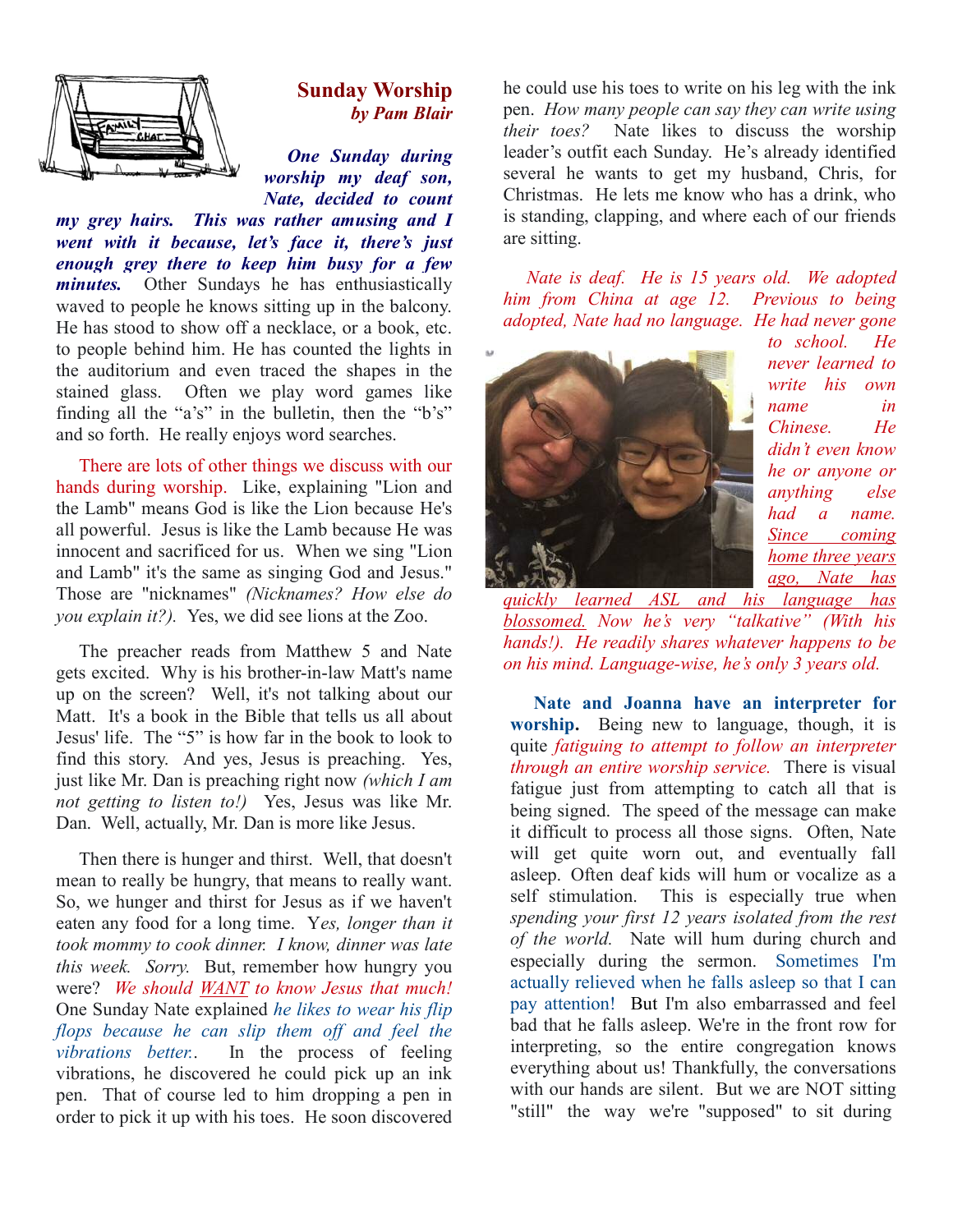*church! (Who makes these rules about what we're "supposed" to do during church?)* 

*I would not trade this for anything!* I would not give up looking for Bible words on the screen, or watching his face as he makes a connect*ion* with a Bible story we talked about earlier. *I would not trade seeing the light go on* as he realizes the Good Samaritan we talked about earlier in the week rode on a donkey. And Jesus rode on a donkey, too, on Palm Sunday.

 There are varied statistics, but all agree that *deaf people are one of the leastreached people groups in the world*. I have



heard it estimated that *less than 2% of all the deaf* people in the world are Christian. Many Deaf people dismiss God as the God of hearing people. All through history this was believed to be true and preached, leaving many to wonder what sins the child or parent committed that condemned this child to a life of deafness. Many believed deaf people needed to speak in order to "confess Jesus as their Savior" or needed to become oral in order to be a part of the church.

 All this, and yet, *here I am, the parent of two deaf kids -- I am so privileged!* I am the one who is honored and chosen to get to sit there each week, missing the amazing sermons myself, but having the opportunity to share these short snippets. I pray one day they will be fruitful and develop into a strong faith. I'm honored and thankful that I get to do this! *What a joy it is to literally witness God slowly, patiently reveal Himself to a child that otherwise had no hope or opportunity to hear the gospel.* 

How beautiful it is to see God work in tiny steps in this boy's heart each week, slowly revealing more of Himself to my son. How grateful I am that I get to be this precious boy's mom. *I get to witness the transformation as Nate learns about a God who loves him, and gave His son so that we could all be with Him in heaven.*  Yes, it is tiring and sometimes lonely. But have no doubt. God is present. *God is very real and God is graciously allowing us to witness Him at work.*

#### **CREATIVE GIVING**

 *Have you ever wondered* if there was a way to help the Deaf Institute other than prayers and financial support? **Kevin** and **Knitta Carter** are members of the **Ligonier Church of Christ.**  They remembered us from Church Camp and invited us to share our mission efforts with their church. A group of ladies including **Knitta Carter, Terri Hull, Lueann Edwards** *(Pictured* 

*here)* and others purchased blanket material and tied the edges and prayed for the families we will be giving them to. We do this through our **Gifts of Hope** Program.



*We introduce hearing parents of deaf children to the potential their kids have with God's help.*  \*\*\*\*\*\*\*\*\*\*\*\*\*\*\*\*\*\*\*\*\*\*\*\*\*\*\*\*\*\*\*\*\*\*\*\*\*\*\*\*

The **10th anniversary of Deaf Day** is expanding to a Deaf-led Conference at the **Answers Center** at the



**Ark Encounter!** During the weekend, **Deaf presenters** will cover a variety of topics and **Deaf actors** will also perform. You will have the opportunity to learn how to study the Bible in American Sign Language. **Deaf children** will enjoy programs and activities.

 A unique event t-shirt and a free meal on Saturday are included *if you register by October 15.* If requested by Oct 15, we will provide CART captioning.

Deaf Pastors and Missionaries—Enjoy fellowship and training included with conference registration. The first session is on Friday morning, before the conference begins, and the second session is Saturday morning. Sign up for both!

*Interpreters and hearing people with a heart for Deaf ministry*—we have sessions for you too! *Interpreters can earn CEU's*, beginning with a preconference workshop on Thursday from 6-9 pm.

**Find out more at DeafAnswers.com!**